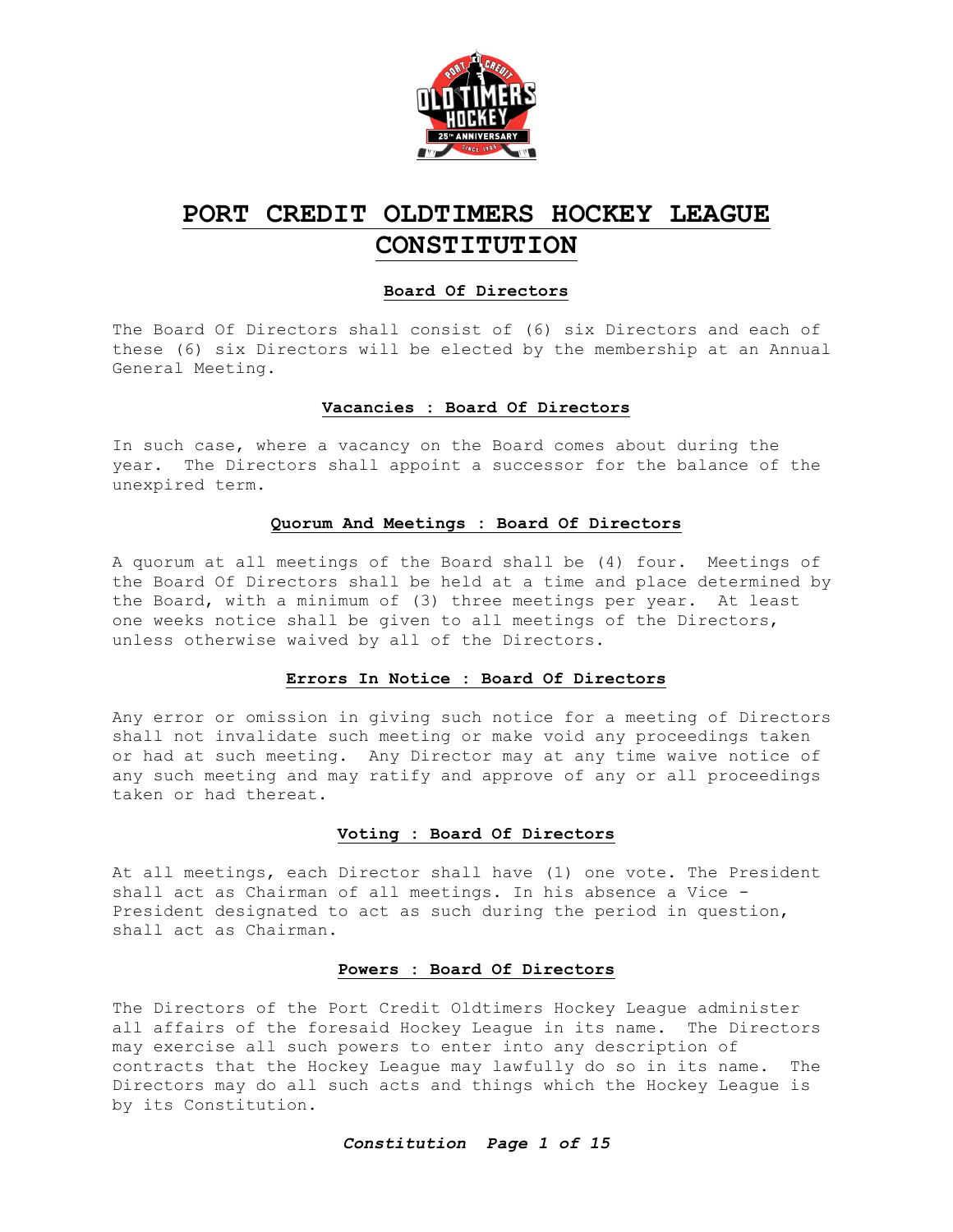

Without in any way derogating from the foregoing, the Directors are expressly empowered, from time to time, to purchase, lease, or otherwise acquire, alienate, sell, exchange or dispose of G.I.C.'s owned by the Hockey League, for such consideration and upon such terms and conditions as they may deem advisable. The Board Of Directors may, from time to time, enact or pass by-laws not contrary to the Constitution of the Hockey League. They may repeal, amend or re-enact by-laws of the Hockey League, but every such by-law (Except by-laws made respecting agents, officers and servants of the Hockey League and such by-laws as the provisions of the laws governing the Hockey League and require to be sanctioned, approved or confirmed by the members before becoming effective). Every repeal amendment or re-enacting thereof (unless sanctioned at a special General Meeting of the membership of the Hockey League duly called for that purpose), shall have force only until the next Annual General Meeting of the members of the Hockey League.

#### **Indemnification : Board Of Directors**

Every Director and/or its delegates of the Hockey League, his heirs, executors and administrators, estates and effects, respectively, shall de indemnified and saved harmless out of the funds of the Hockey League, from time to time, and at all times from and against :

**(1)** all cost, charges and expenses whatsoever which such Director or its delegates sustains or incurs in or about any action, suit or proceedings which is brought, commenced or prosecuted against him for or in respect of any act, deed, matter or thing whatsoever heretofore or heretoafter made, done or permitted by him, in or about the execution of the duties of his office, and

**(2)** all other costs, charges and expenses which he sustains or incurs in or about, or in relation to the affairs thereof except such costs, charges or expenses as are occasioned by his own fault; and the Hockey League consents to the indemnification provided for herein.

#### **Dissolution Clause : Board Of Directors**

The Board Of Directors shall dissolve the Port Credit Oldtimers Hockey League in the event any or all of the following criteria is not met by September  $1^{st}$  of the upcoming Hockey League season; **(1)**There is no Board elected at the Annual General Meeting of members and/or any special meeting set for the purpose of electing a Board. **(2)**The membership falls below (60) sixty players after all avenues to bring members into the Hockey League have been exhausted. (i.e. advertising in local newspapers, arenas, word of mouth through friends, etc.)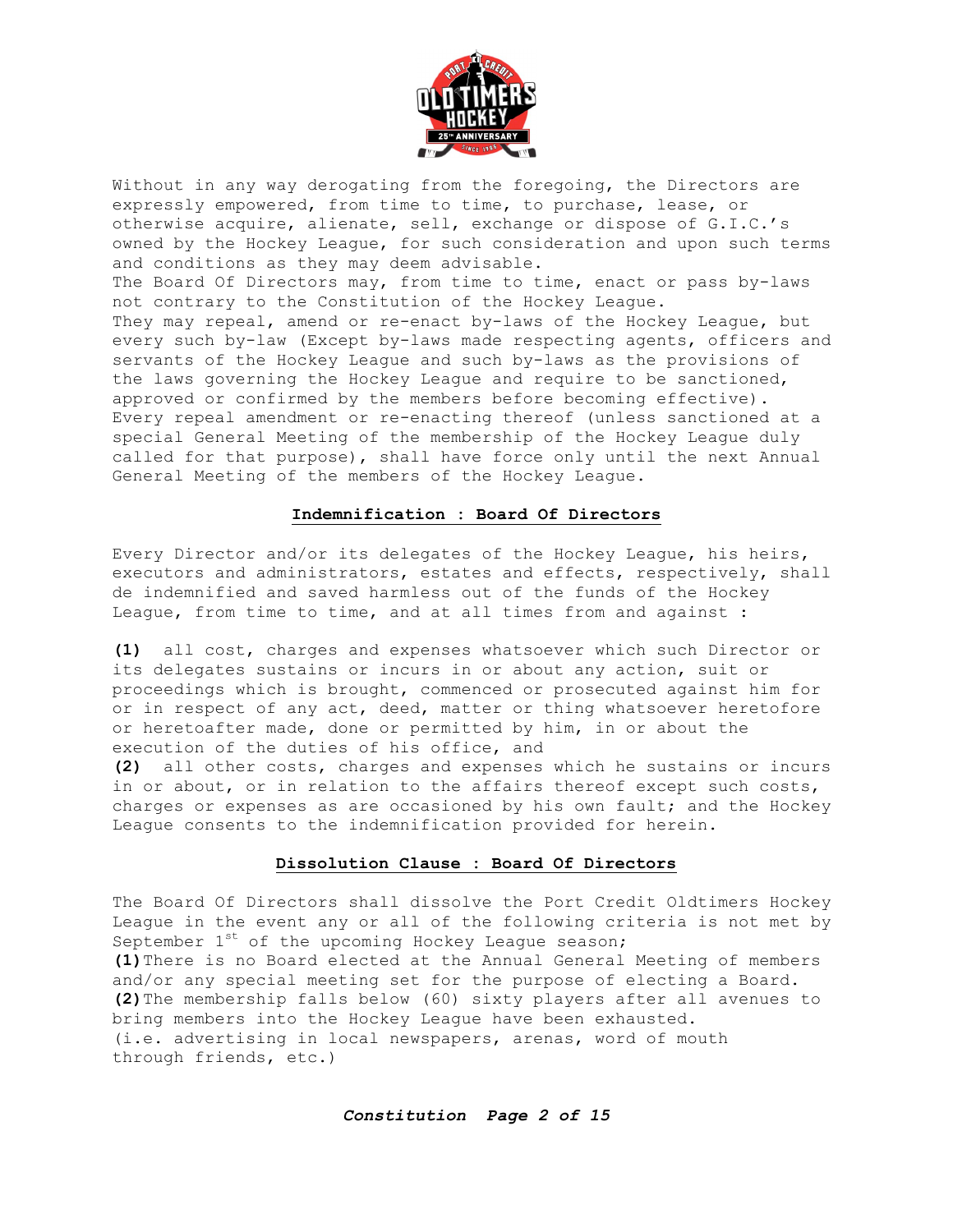

After all debts and incumberances of the Hockey League have been debited from the Hockey League account, the following shall apply: **(1)** If the Hockey League does not start a new season then all deposits and initiation fees paid for the purpose of starting a new playing season will be refunded in full; then if the balance exceeds (\$2,000) two thousand dollars then all remaining monies shall be divided equally amongst returning members from the previous fiscal year. **(2)** If the balance of the Hockey League account is under (\$2,000) two thousand dollars after any monies refunded to deposits and initiation fees, then the monies shall be donated to a charitable organization agreed upon and or voted upon by the Board.

#### **Positions : Board Of Directors**

Members of the Board Of Directors shall be made up of the following positions :

- **(1)** A President
- **(2)** A Vice President
- **(3)** A Treasurer
- **(4)** A Registrar
- **(5)** A Hockey Operations Manager
- **(6)** A Equipment Manager

#### **Duties : Board Of Directors**

**(1) President** - The President shall be the Chief Executive Officer and shall oversee and ensure all Hockey League affairs and functions are met and implemented. Also maintains a liaison with the City Of Mississauga.

**(2) Vice-President** - The Vice - President shall perform the duties assigned by the Board Of Directors as required. Be a liason with all Team Reps during the season.

**(3) Treasurer** - The Treasurer shall have general charge of the finances of the Hockey League. He shall deposit all monies and other valuables in the name of the Hockey League in such banks or other depositories as the Board Of Directors may, from time to time, designate by resolution, or which the Board Of Directors may authorize him to designate. He shall maintain all transactions, accounts and budgets of the Hockey League up to date.

**(4) Registrar** - The Registrar shall distribute and collect all Player Agreement and Waiver forms for the current and upcoming seasons. He shall keep all player information up to date.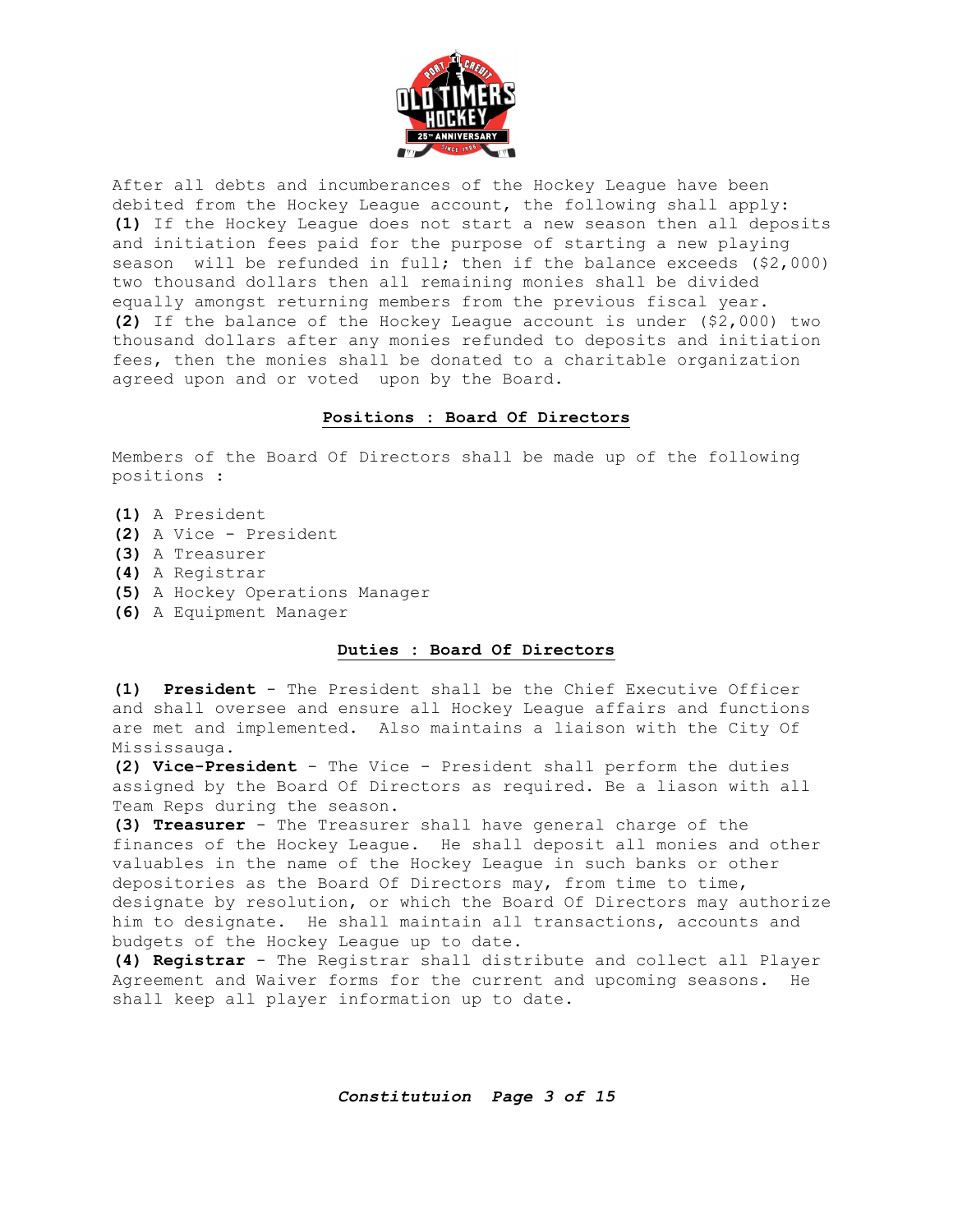

**(5) Hockey Operations Manager** - The Hockey Operations Manager shall inform referees and timekeepers of the season and playoffs schedules. Be the lead for any disciplanary actions and follow up.

.

**(6) Equipment Manager** - The Equipment Manager shall be in charge of collecting, washing, ordering of hockey socks and sweaters. He shall order awards for first place (season), playoff champions and individual trophy winners. He shall bring trophies to be engraved and the general up keep of the trophies and the showcase in Port Credit Arena.

#### **Execution of Documents : Board Of Directors**

The funds of the Hockey League shall be deposited by the Treasurer in a financial institution approved by the Board of Directors and shall be credited to the account of the Hockey League. All cheques, drafts, orders for payment, notes, acceptances and bills of exchange shall be approved and signed by the Treasurer and the President to be paid by the Hockey League. The Port Credit Oldtimers Hockey League bank account shall require dual signatories by the Treasurer and President for any cheques and/or withdrawals debited to the foresaid account. In the event there is a new Treasurer and/or President the bank account must be transferred to the new incumbents by the outgoing Treasurer and/or President.

#### **Books And Records : Board Of Directors**

The Directors shall see that all necessary books and records of the Hockey League required by the constitution of the Hockey League or by applicable statue or law are properly kept.

#### **Adjournments : Board Of Directors**

Any meeting of the Hockey League or of the Board Of Directors may be adjourned to any time and from time to time, and such business may be transacted at such adjourned meeting as might have been at the original meeting from which such adjournment took place. No notice shall be required of any such adjournment. Such adjournment may be made notwithstanding that no quorum is present.

*Constitution Page 4 of 15*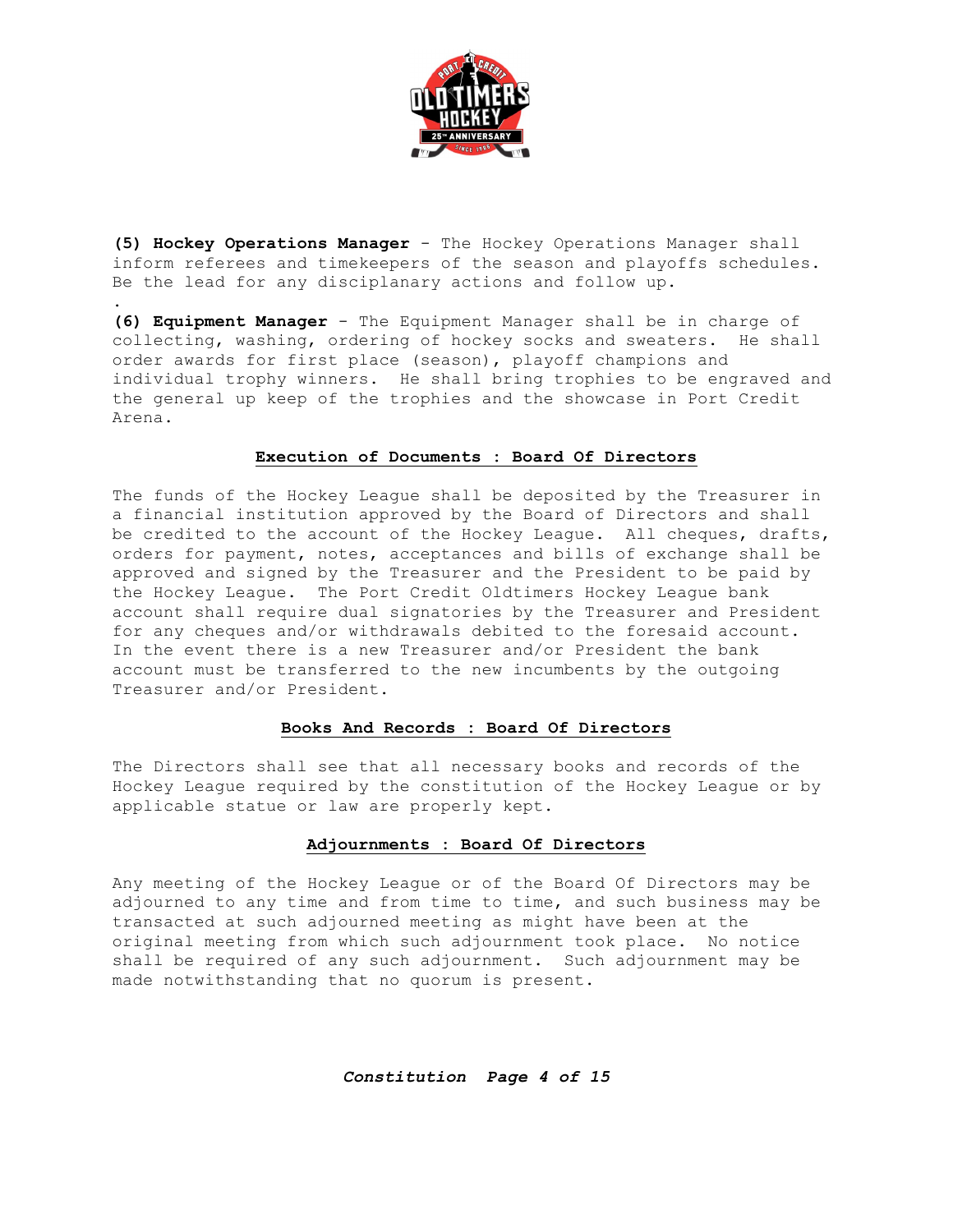

#### **Securities : Board Of Directors**

The securities of the Hockey League shall be deposited for safekeeping with one or more bankers, trust companies or other financial institution to be selected by the Board Of Directors. Any and all securities so deposited may be withdrawn, from time to time, only upon written order of the Hockey League signed by the Treasurer and the President and/or a delegate of the Hockey League in a such a manner be determined by resolution of the Board Of Directors. The institutions which may be selected as custodians of the Board Of Directors shall be fully protected in acting in accordance with the direction of the Board Of Directors and shall in no event be liable for the due application of the proceeds thereof.

#### **Notice : Board Of Directors**

For the purpose of sending any notices to the address of any member, Director and/or delegates, the notice shall be sent to last address recorded on the books of the Hockey League. Whenever notices are required to be given under the provisions of the Constitution and/or the Rules and Regulations of the Hockey League, such notice may be given either personally, E-mailed, telegraphically or by depositing same in a post office or post office letter box. A notice or other documents so sent by post shall be held to be sent at the time when the same was deposited in the post office or post

office letter box, by E-mail, at the time it was sent by the sender, by telegraph, at the time it was handed to the telegraph company or its messenger.

#### **Membership**

A member of the Port Credit Oldtimers Hockey League shall be defined as a player and/or member and shall be referred to as such in this Constitution.

All members must fall within the age category as set out in the Rules and Regulations, exceptions to this are as follows, if a player has been playing or on the waiting list at the time in the Hockey League and the age restriction has been adjusted, he shall have the right to continue playing and keep his membership status.

All new members must pay a one time fee of (\$50) fifty dollars and fall within the age category and be a resident of Mississauga. Proof of age and address for new players must be provided by a legal photo identification.

Members may keep their membership rights by leaving a (\$50) fifty dollar deposit with the Hockey League and by doing so, will be put on top of the waiting list when they choose to return by giving notice to the Board Of Directors.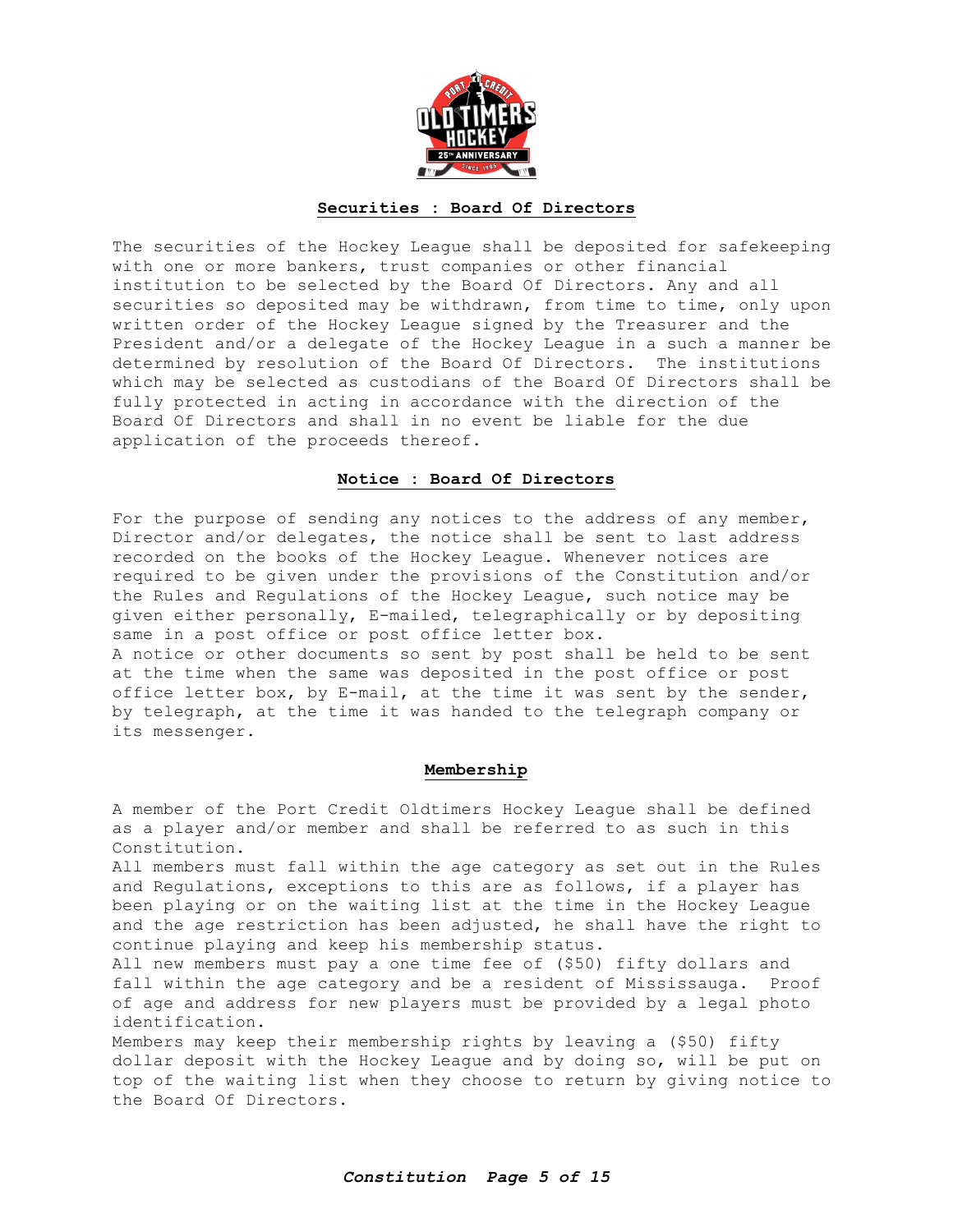

Members who move out of Mississauga during or after the Hockey League season, may remain as members and continue to play in the Hockey League. Should members move such a distance that they are unable to play in Mississauga, but later move back and reside in Mississauga their name will receive preference over new applications on the waiting list.

All playing members must declare their intentions of remaining in the Hockey League with a signed Player Agreement and Waiver form and a (\$50) fifty dollar deposit given to the Hockey League Registrar by May  $1<sup>st</sup>$  of each year. Any member failing to do so, will have to re-apply and his name will be put on the waiting list and will then may be subject to a (\$50) fifty dollar new membership fee.

Applications for membership shall be a completed Player Agreement and Waiver form submitted to the Registrar and will come into effect once approved by the Board Of Directors. Applications for membership may be refused by the Board Of Directors without necessity of giving or recording reasons.

#### **Dues : Membership**

The Board Of Directors shall fix and determine, by resolution, upon the Annual General Meeting with open membership present, the annual dues and/or fees payable by all members of the Hockey League and shall also affix the dates at which dues and/or fees are required to be paid.

Every member of the Hockey League shall have a Player Agreement and Waiver form completed with a (\$50) fifty dollar deposit in by May 1st for the upcoming Hockey League season. The final instalment for the Hockey League season must be paid in full prior to the  $(1<sup>st</sup>)$  first regular Hockey League season game in October of the current Hockey League season. The only exception to this will be for a member and/or members who make prior arrangements with the Treasurer and/or President.

Any member and/or members who are late in paying their dues and/or fees will be charged a (\$25) twenty-five dollar late fee. If any member and/or members is charged a late fee, they will have (2) two weeks from the date their dues and/or fees were due to pay in full the remaining balance plus the late charge fee, there will be no exceptions to this late charge or the (2) two week period in which to pay. Failure to pay will result in an automatic expulsion from the Hockey League.

All dues and/or fees required to be paid by members shall be in the form of a cheque or money order.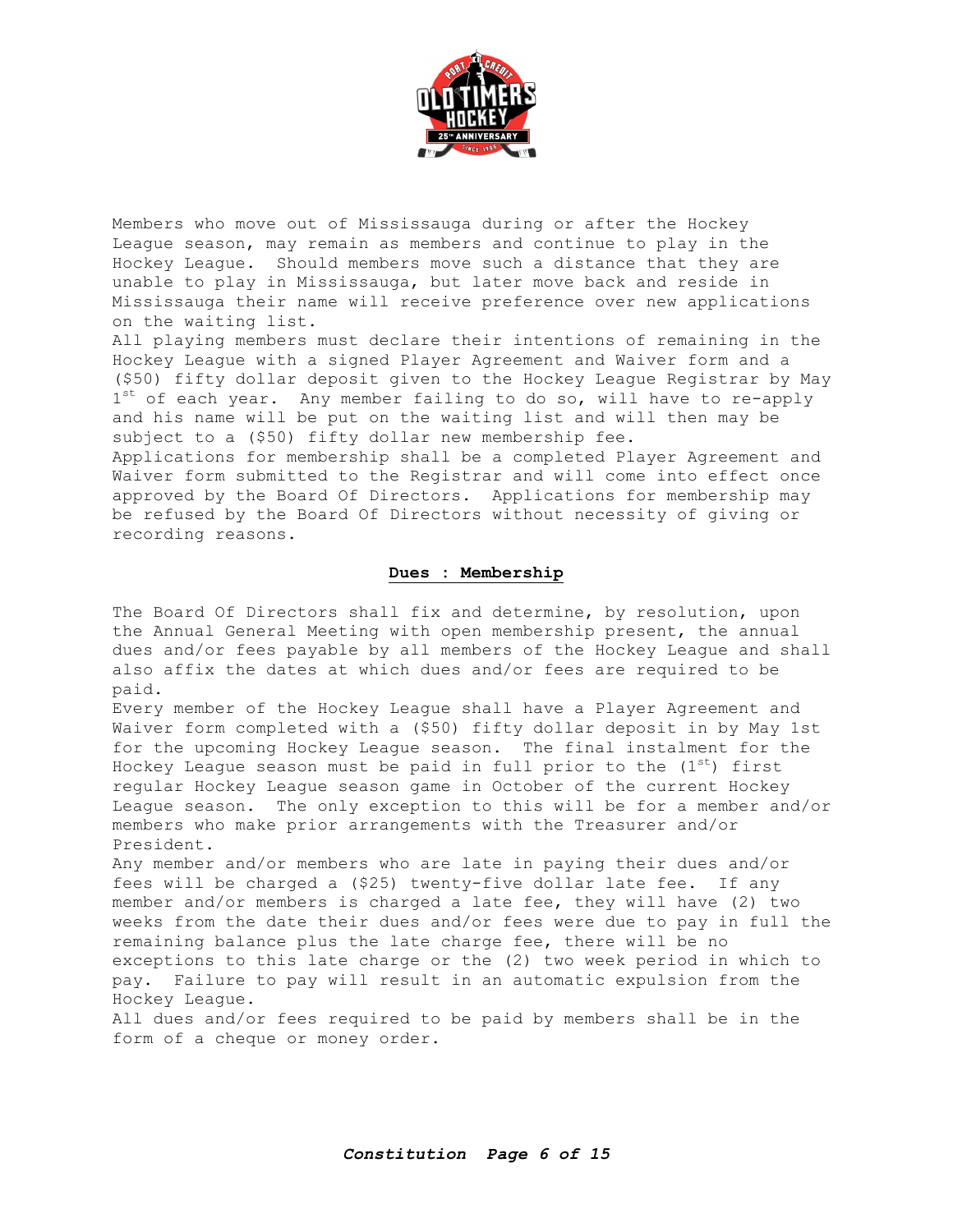

#### **Annual General Meeting And Other Meetings : Membership**

The Annual General Meeting for members shall be held during the month of April each year.

A special General Meeting may be called by the President, the Board Of Directors, or at the written request of (10) ten members of the Hockey League. At such meeting, no other business than that specified in the notice shall be transacted.

A notice of (10) ten days shall be given to each member of such special General Meeting, such notice shall be written and given out personally, by E-mail, or via the post office to the last recorded address on the books of the Hockey League.

#### **Errors Or Omissions In Notices : Membership**

No error or omission in giving notices of any Annual or General Meeting or any adjourned meeting whether Annual or General Meeting of the members of the Hockey League shall invalidate such meetings or make void any proceedings taken thereat, and any member may at any time waive notice of any such meetings and may ratify, approve and confirm any and/or all proceedings taken or had thereat.

#### **Quorum Of Members : Membership**

Proposed amendments to the Constitution must be presented to the President of the Hockey League in writing, signed by (10) ten members of the Hockey League in good standing, (30) thirty days prior to the Annual General Meeting. Such amendments must be circulated to all members at least (2) two weeks in advance of the Annual General Meeting. In order for an amendment to be passed, it must receive the assent of at least (50) fifty percent of the membership present. Amendments to the Constitution will be on a trial basis for a period of (1) one year and, if not altered at the next Annual General Meeting, will then become part of the Constitution.

#### **Purpose : Membership**

The membership in the Port Credit Oldtimers Hockey League has been founded for the enjoyment and sportsmanship of the game of hockey. As a member, you will be expected to abide by this. In the event that circumstances arise, and any player or players are written up by the referee, or circumstances that are contrary to the purpose of the Hockey League as previously set forth and reported to the Board Of Directors, the player or players will be called on to justify their actions to the Board Of Directors and or its delegates, this applies only to circumstances that are not covered in the Rules And Regulations of Membership.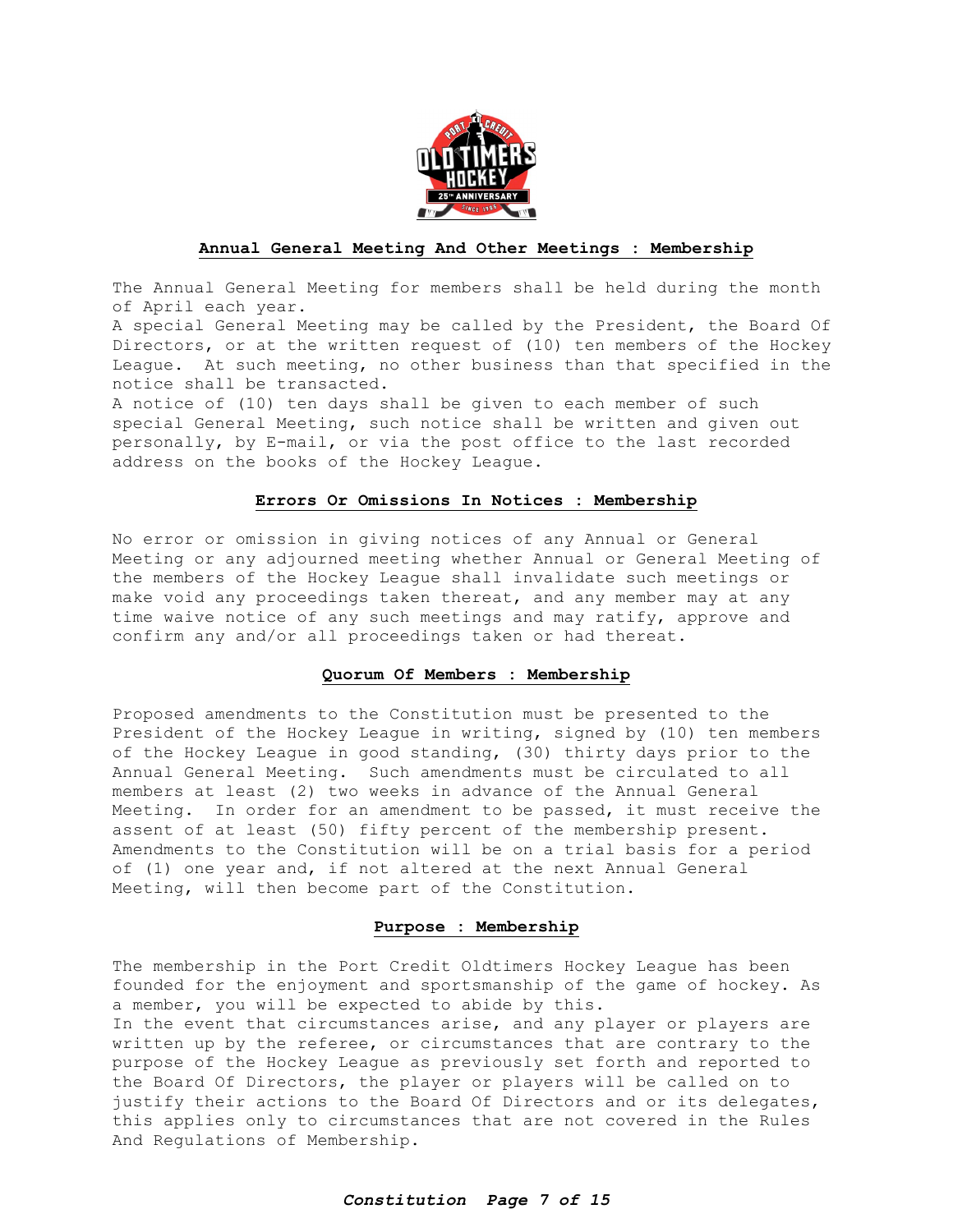

#### **Rules and Regulations : Membership**

**(1)** Players must have reached the age of **(45) forty five** anytime during the current hockey season. However if a player has been an active player prior to the current Hockey League season that player shall be exempt.

**(2)** Players must sign a Player Agreement and Waiver form which states that the Port Credit Oldtimers Hockey League will not be held responsible for any injuries to any players before , during or after any Hockey League game and/or function.

**(3)** Players who miss (3) three consecutive games without notice or miss more than (50%) fifty percent of their games in the current hockey season, may, at the discretion of the Board Of Directors be expelled from the Hockey League.

#### **Operating Procedures**

**(1)** The fiscal year of the Hockey League shall commence on the (1st) first day of June and end on the (31) thirty first day of May each year.

**(2)** The Hockey League shall have an annual drafting of teams. **(3)** The Board Of Directors and/or its delegates shall meet and discuss parity of the teams drafted and may, up to and including the  $(9^{th})$ ninth game of each team, make trades to try and achieve parity amongst the teams, and from time to time, due to uncontrollable circumstances bring in a player and place him on the team they feel is most needed. **(4)** The Board Of Directors and/or its delegates shall have a rating system for all players.

**(5)** The Board Of Directors and/or its delegates shall maintain a liaison with the City of Mississauga.

**(6)** All Hockey League members must be registered (Player Agreement and Waiver form signed and completed) and be paid in full before the  $(1^{st})$ regular Hockey League game in October of the current Hockey League season. The only exceptions to this, will be if the member makes prior arrangements with the Treasurer and/or the President. Also see Dues: Membership.

**(7)** Any new member joining during the Hockey League season will have their membership fees set according to the number of remaining games plus initiation fees. This new member must have their Player Agreement and Waiver form signed and completed and be paid in full before he is eligible to play.

**(8)** No new players will be added to any teams after the (1<sup>st</sup>) first game in January of the current Hockey League season unless extreme circumstances occur and parity must be maintained or (2) two players are lost to the same team.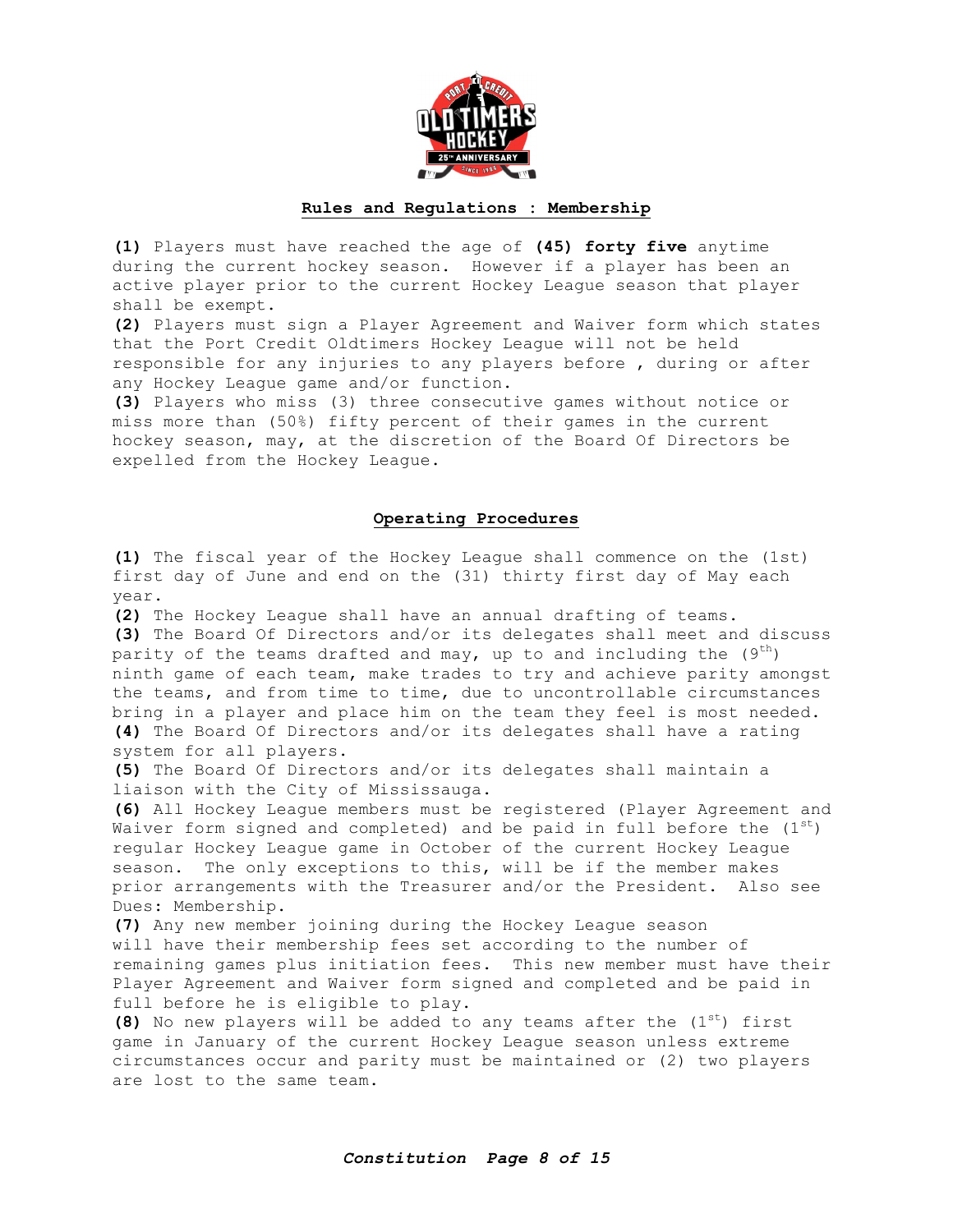

**(9)** All new Hockey League members will be on probation for a period of (1) one year and any new member committing a major offence of the Hockey League rules will be expelled from the Hockey League. **(10)** Any player expelled from the Hockey League will not receive any refund of monies paid.

**(11)** A copy of this Constitution shall be made available to the timekeeper and referees for consultation and reference.

**(12)** An incentive to become a Board Of Director shall be a (\$50) fifty dollar rebate at the end of each fiscal year provided the member has served more than (1/2) half their term on the Board Of Directors. This will also cover their out of pocket expenses which directly results from any Hockey League business while serving on the Board Of Directors.

**(13)** Also goaltenders will receive (\$50) fifty dollars off their fees due to the higher cost of equipment and sticks.

**(14)** A player must play (50%) fifty percent of his teams games in order to qualify for the playoffs. The only exceptions will be injuries or personal circumstances which must be reported and acknowledged by a Board Of Director.

#### **Tie Breaking Rules**

**(1)** All regular season standings ties will be decided by : (a) most wins, (b) head to head games, (c) (GF  $\div$  GF + GA) goals for divided by goals for plus goals against, **(d) lowest team penalty minutes**, (e) coin toss.

- **(2)** All playoff round robins or series will be decided by : (a) head to head games, (b) (GF  $\div$  GF + GA) goals for divided by goals for plus goals against ,
	- **(c) lowest team penalty minutes** (d) coin toss.
- **(3)** All individual awards will be shared equally in the event ofa tie.

#### **Membership Refunds**

| (1) | Full refund of dues will be allowed on or before Draft Night |
|-----|--------------------------------------------------------------|
|     | of each season (mimiumum one week prior to start of season)  |
| (2) | Any member leaving the league in the first round of regular  |
|     |                                                              |

- **season games will recieve a refund totalling 80% of annual dues.**
- **(3) Any player leaving the league anytime after the first and in the second or third round of games will recieve the difference between their dues and what the pro rated dues of new player replacement. (initiation dues not included)**
- **(4) Any player leaving the league in the fourth or fifth round of games will recieve NO refund.**
- **(5) Members could leave a \$50 deposit for the following season but will be absorbed into league budget after one season.**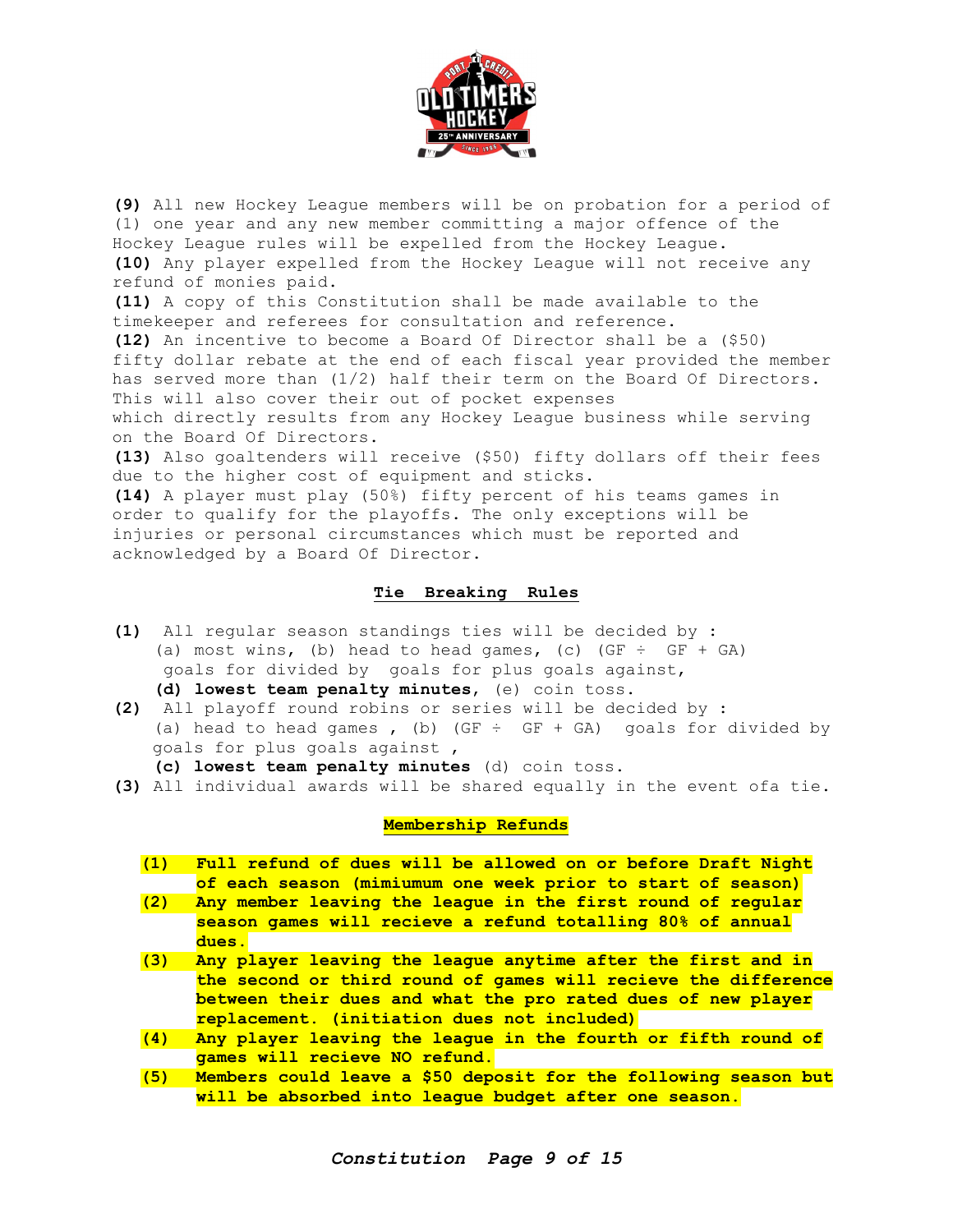

## **Port Credit Oldtimers Hockey League Rules And Regulations**

**(1)** A player must be a member of the Port Credit Oldtimers Hockey League in good standing to participate in any Hockey League games.

**(2)** Full C.A.H.A approved equipment must be worn and is made up of the following: (a) shin pads (b) elbow pads (c) hockey gloves (d) hockey pants (e) athletic support with cup (f) C.S.A. approved helmet

**(3)** Optional equipment is made up of the following: (a) mouth guard (b) throat protector (c) shoulder pads **(d) visors highly recommended**

**(4)** The Hockey League will participate under the Hockey Canada and C.A.R.H.A. rules.

## **(5) NO SLAP SHOTS ARE PERMITTED. A Minor Penalty shall be assessed to any**

**player using a slap shot.**

**A Major Penalty + Game Misconduct will be assessed to any player who causes another player to be injured as a result of making a slap shot.**

**Interpretation of a Slap Shot - The interpretation of a slap shot in the Port Credit OldTimers league is any player who propels the puck by drawing the stick back past the knee.**

**(6) No player, coach and/or manager may participate in any game if he is under the influence of alcohol.** If, in the referee's opinion, any player is intoxicated while participating in the game, the player will be immediately ejected from that game under the Hockey Canada rule for Game Ejections (GE56). The penalty shall be reported to the league Directors for possible further action.

**(7) Teams must have (7) seven players + a goalie with full equipment to constitute a game or a default of 1-0 will be recorded. Teams can use players from other teams in our Hockey League to fill their roster to a maximum of (9) nine players and a goalie**. **Replacement players should be of equal talent as the absent players and both team reps need to approve prior to the start of the game. This rule will only be allowed for regular season games. Playoff games only rostered players can play and a minimum of 7 skaters and 1 goalie is required.**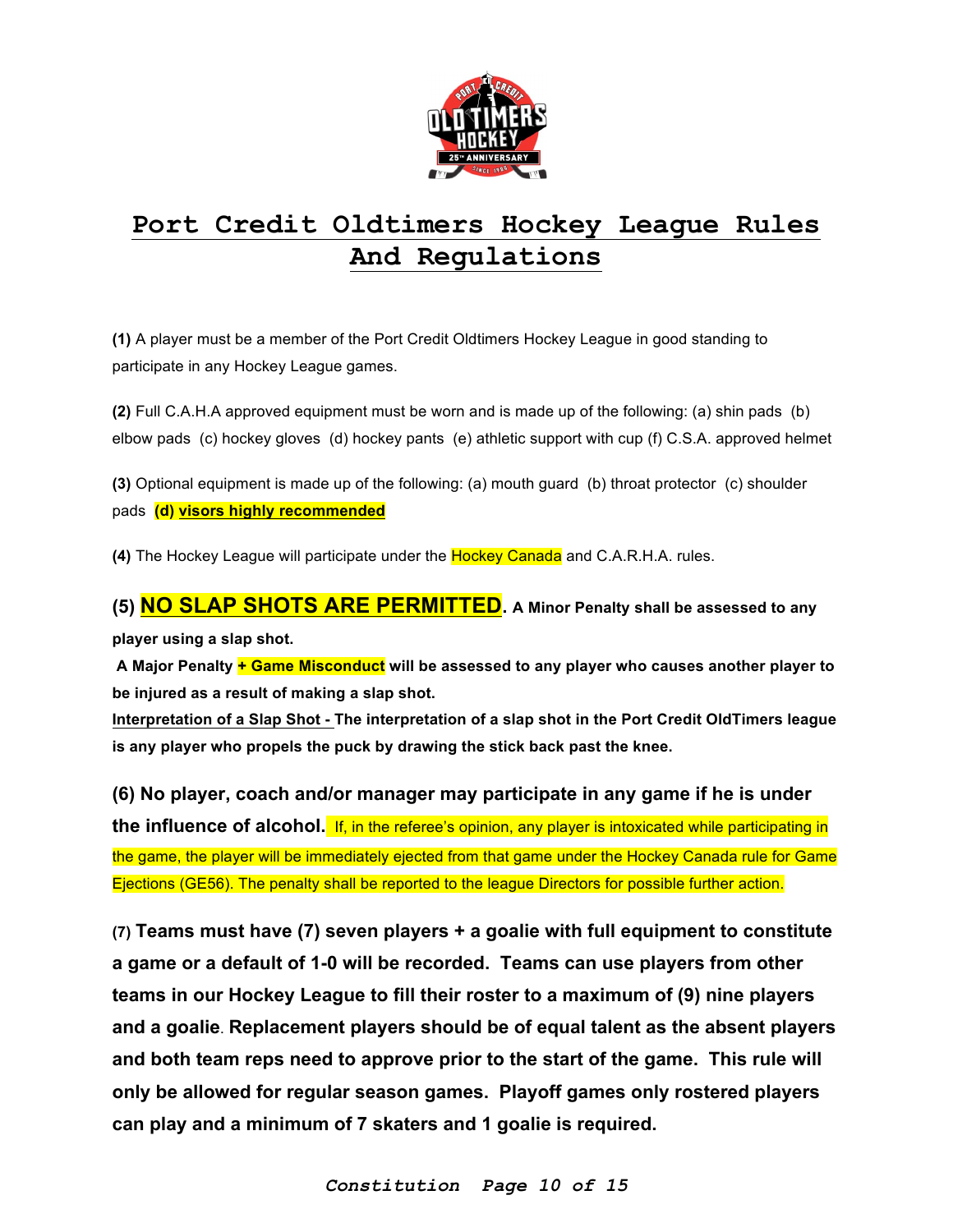

**(8)** All team members must wear identical sweaters with the only exception being the goalie.

**(9)** The (1<sup>st</sup>) first, (2<sup>nd</sup>) second and (3<sup>rd</sup>) third periods will be (15) fifteen Minutes stop time. **3<sup>rd</sup> period will remain stop time regardless of goal differential. (Only on ice officials can over rule based on game situation)** 

(10) All Minor penalties in the  $(1^{st})$  first,  $(2^{nd})$  second or  $(3^{rd})$  third periods will be (2) two minutes and major penalties in the (1<sup>st</sup>) first, (2<sup>nd</sup>) second or (3<sup>rd</sup>) third periods will be (5) five minutes stop time.

(11) All penalties in the  $(1^{st})$  first and  $(2^{nd})$  second periods will be carried over into the next period.

### (12) High Sticks -**Sticks are not to be carried above the shoulders**.

Contacting the puck or attempting to make a play to contact the puck with a high stick will result in a Minor Penalty to the offending player. Contacting a person with a high stick will result in a Major Penalty + Game Misconduct to the offending player.

Any player who lifts an opponent's stick above the normal height of the shoulders may receive a Minor Penalty or a Major Penalty + Game Misconduct if injury results.

*Note*: In the event the Referee is unable to identify the offender and both players' sticks are above normal shoulder height, a Minor Penalty may be assessed to both players.

Any player who checks an opponent by bringing his stick down on his opponent's stick from above the normal height of the shoulders may receive a minor or Major penalty + Game Misconduct at the referee's discretion. Any player who carries his stick above the normal height of his shoulder may receive a Minor Penalty.

## **(13) The centre red line will be removed for all 2 line off sides and ICING. NO CENTRE ICE!**

## **(13.b) Any puck hitting the goalies mask will result in an immediate stoppage of play. Note, it must be witnessed by at least one referee.**

**(14)** Any player receiving a total of (3) three penalties in a game will be ejected for the balance of that game. (Double minors count as (2) two)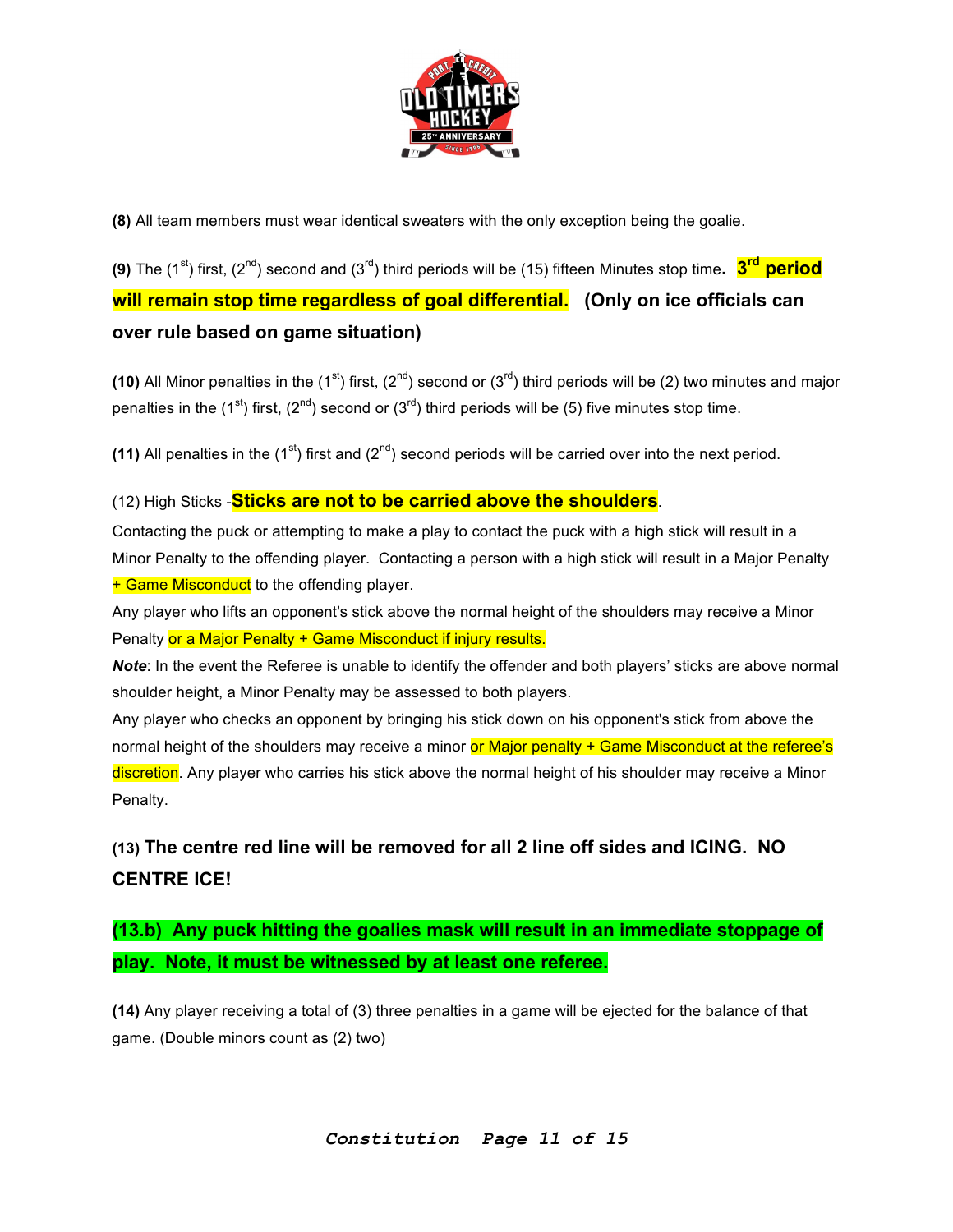

**(15) Any player who threatens, pushes and/or strikes any Hockey League Official (referee or timekeeper) or Board Of Directors or its delegates or city employees shall be expelled from the Hockey League.**

**(16) There will be no review or protest or any change to a penalty and/or penalties handed out by a referee.**



## **(1**) **Fighting Major Penalties**:

- (a) (1<sup>st</sup>) First Offence **Game Misconduct** plus a (5) five game suspension. **PLAYER ON PROBATION.**
- (b)  $(2^{nd})$  Second Offence **Game Misconduct** plus expulsion from the Hockey League.

## **(2) Major "Stick" Infractions:**

Any player who incurs a Major Penalty for a stick infraction will automatically receive a Game Misconduct penalty and automatically suspended for the remainder of the Hockey League season and could face expulsion from the Hockey League upon a decision from the Board Of Directors. For this application of the rule, stick infraction penalties are considered to be: High Sticking, Cross Checking, Slashing, Spearing and Butt-Ending. **NO APPEAL.**

## **(3) Other Major penalties**: **(any 5-minute penalty)**

(a)  $(1^{st})$  First Offence – Game Misconduct and a (2) two game suspension; if an injury occurs a (5) five game suspension. **PLAYER ON PROBATION.**

(b)  $(2^{nd})$  Second Offence – Game Misconduct and a (5) five game suspension; if an injury occurs season expulsion.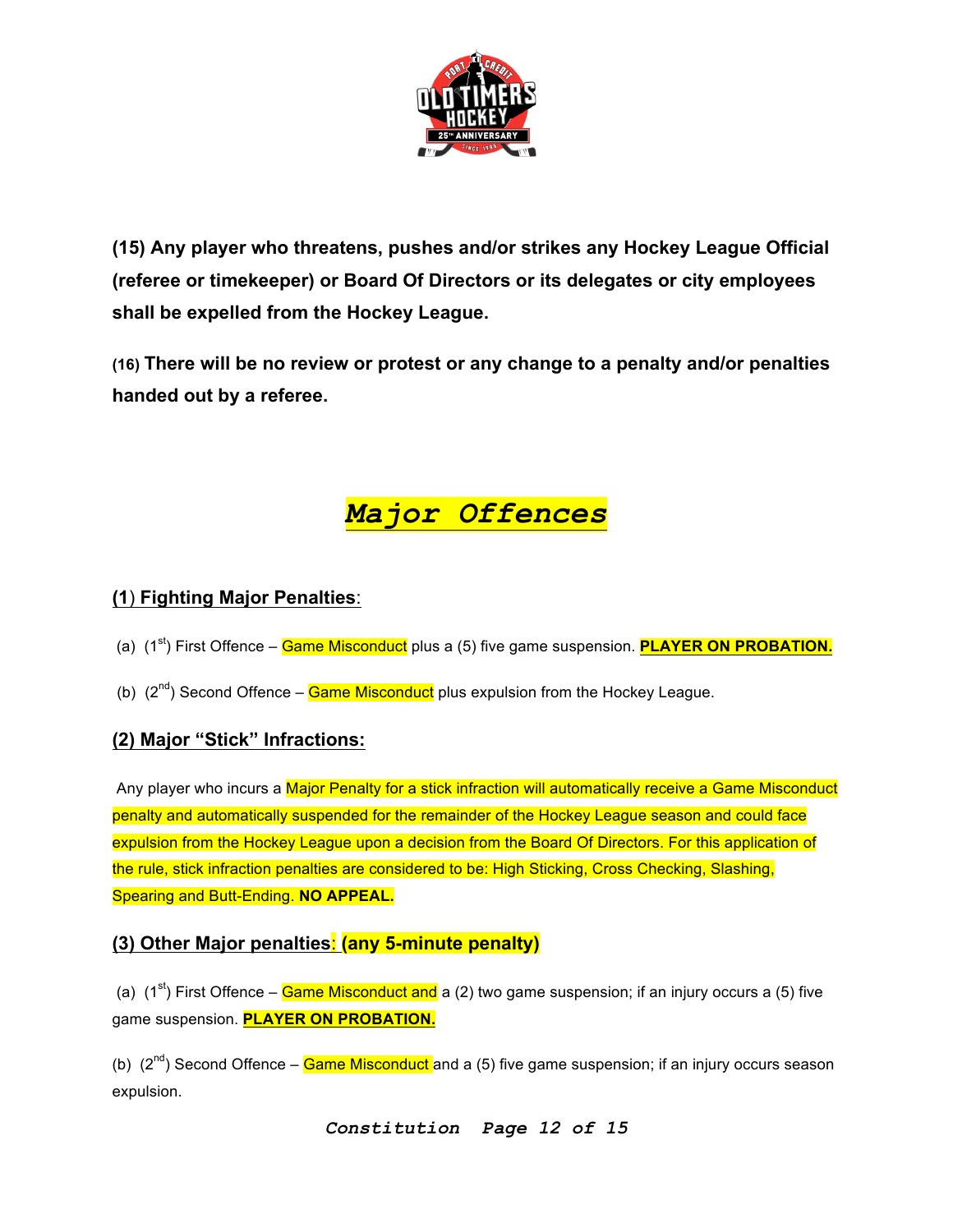

## **(4) Match Penalties: (any penalty coded as MP on the Game Sheet)**

### (a) **Automatic League expulsion.**

## **(5) Game Misconduct Penalties: (any penalty coded as GM on the Game Sheet)**

(a) (1<sup>st</sup>) First Offence - Out of that game plus a two (2) game suspension. Some may vary please refer **to Suspension Summary Page PLAYER ON PROBATION.**

(b)  $(2^{nd})$  Second Offence - Out of that game plus a five  $(5)$  game suspension.

## **(6) Gross Misconduct Penalties**: **(any penalty coded as GRM on the Game Sheet)**

Any player who receives a Gross Misconduct (GRM 60, 61, 62, 63, 66, 67, 68 or 69) shall receive an automatic four (4) game suspension and **be placed on probation.** Any additional Gross Misconduct penalties incurred in that season will result in the player being **suspended for the remainder of the season** and further review by the President and Board of Directors.

## **(7) Misconduct Penalties: (any penalty coded as M on the Game Sheet)**

Any player who receives a 10-minute misconduct penalty will be immediately ejected from the game under the Game Ejection (GE56) penalty **AND BE PLACED ON PROBATION**. For the application of this rule, this will include Misconduct penalties that are coded as:

## M20 - Disputing Call of Official

## M21 - Harassment of Official/Unsportsmanlike Conduct

M23 – Entering Officials Crease

## M35 – Failure to go directly to Penalty Bench

*Constitution Page 13 of 15*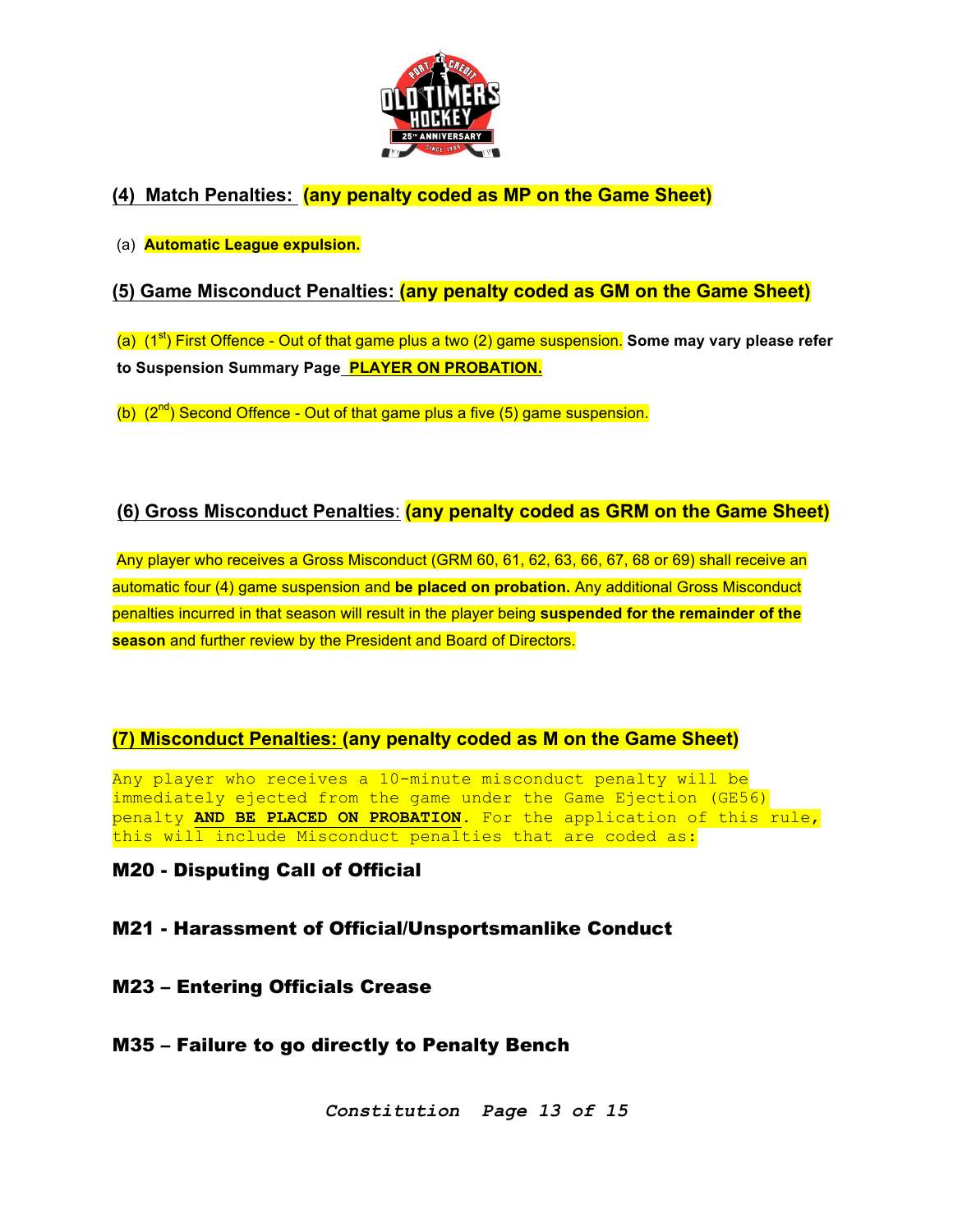

## (9) SMOKING in the City arena

Any member who smokes inside any of the City of Mississauga arena's during Oldtimers League play will be immediately expelled from the league.

# **ZERO TOLERANCE & NO APPEAL!!!!!!!**

*Constitution Page 14 of 15*